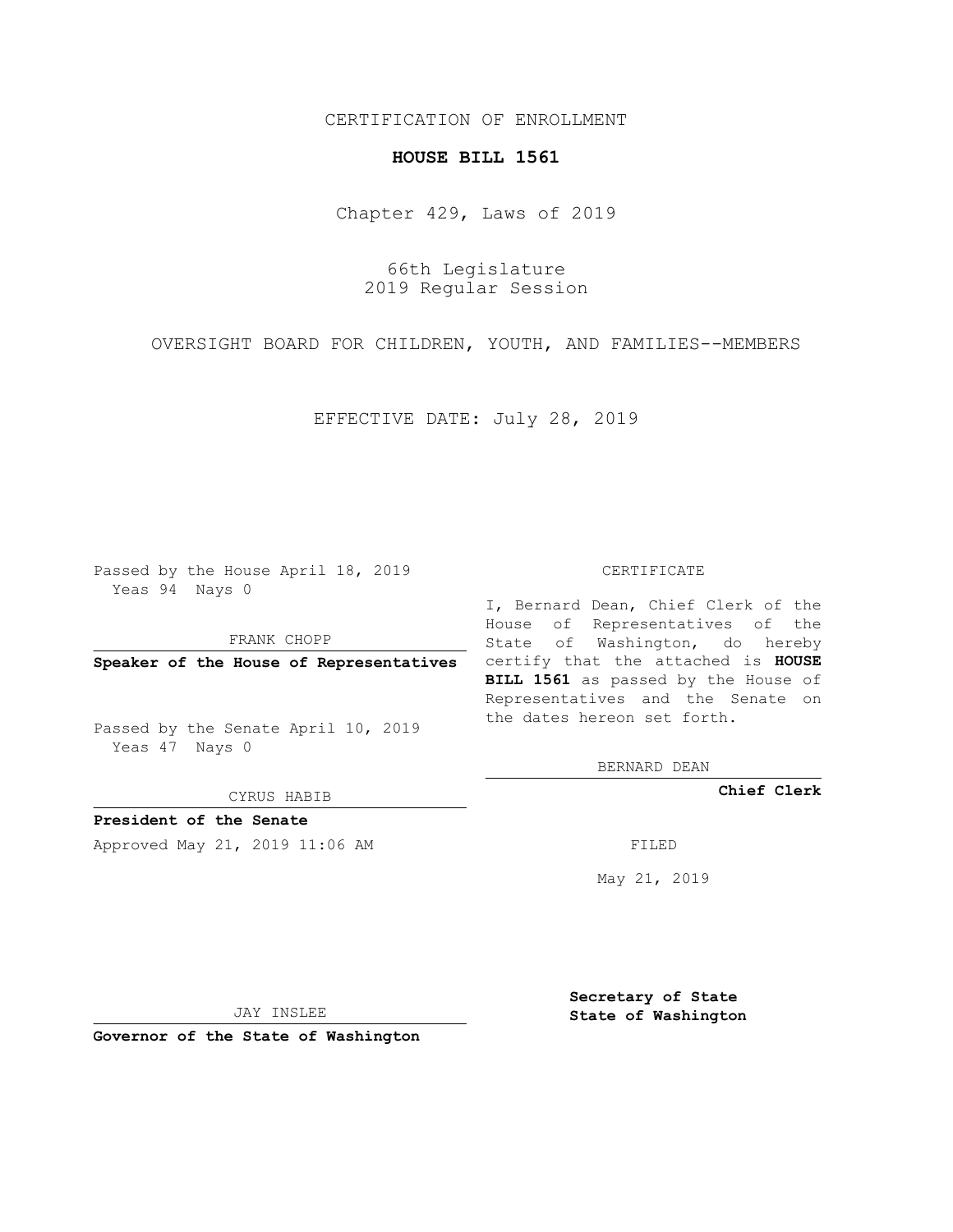#### **HOUSE BILL 1561**

AS AMENDED BY THE SENATE

Passed Legislature - 2019 Regular Session

## **State of Washington 66th Legislature 2019 Regular Session**

**By** Representatives Dent, Senn, Appleton, Doglio, Tharinger, Slatter, Ormsby, Frame, and Leavitt

Read first time 01/24/19. Referred to Committee on Human Services & Early Learning.

 AN ACT Relating to ensuring participation on the oversight board 2 for children, youth, and families by current or former foster youth, individuals with current or previous experience in the juvenile justice system, a physician with experience working with children or youth, and individuals residing east of the Cascade mountain range; and reenacting and amending RCW 43.216.015.6

7 BE IT ENACTED BY THE LEGISLATURE OF THE STATE OF WASHINGTON:

8 **Sec. 1.** RCW 43.216.015 and 2018 c 58 s 76 and 2018 c 51 s 1 are 9 each reenacted and amended to read as follows:

 (1)(a) The department of children, youth, and families is created as an executive branch agency. The department is vested with all powers and duties transferred to it under chapter 6, Laws of 2017 3rd sp. sess. and such other powers and duties as may be authorized by law. The vision for the department is that Washington state's children and youth grow up safe and healthy—thriving physically, emotionally, and academically, nurtured by family and community.

 (b) The department, in partnership with state and local agencies, tribes, and communities, shall protect children and youth from harm 19 and promote healthy development with effective, high quality prevention, intervention, and early education services delivered in an equitable manner. An important role for the department shall be to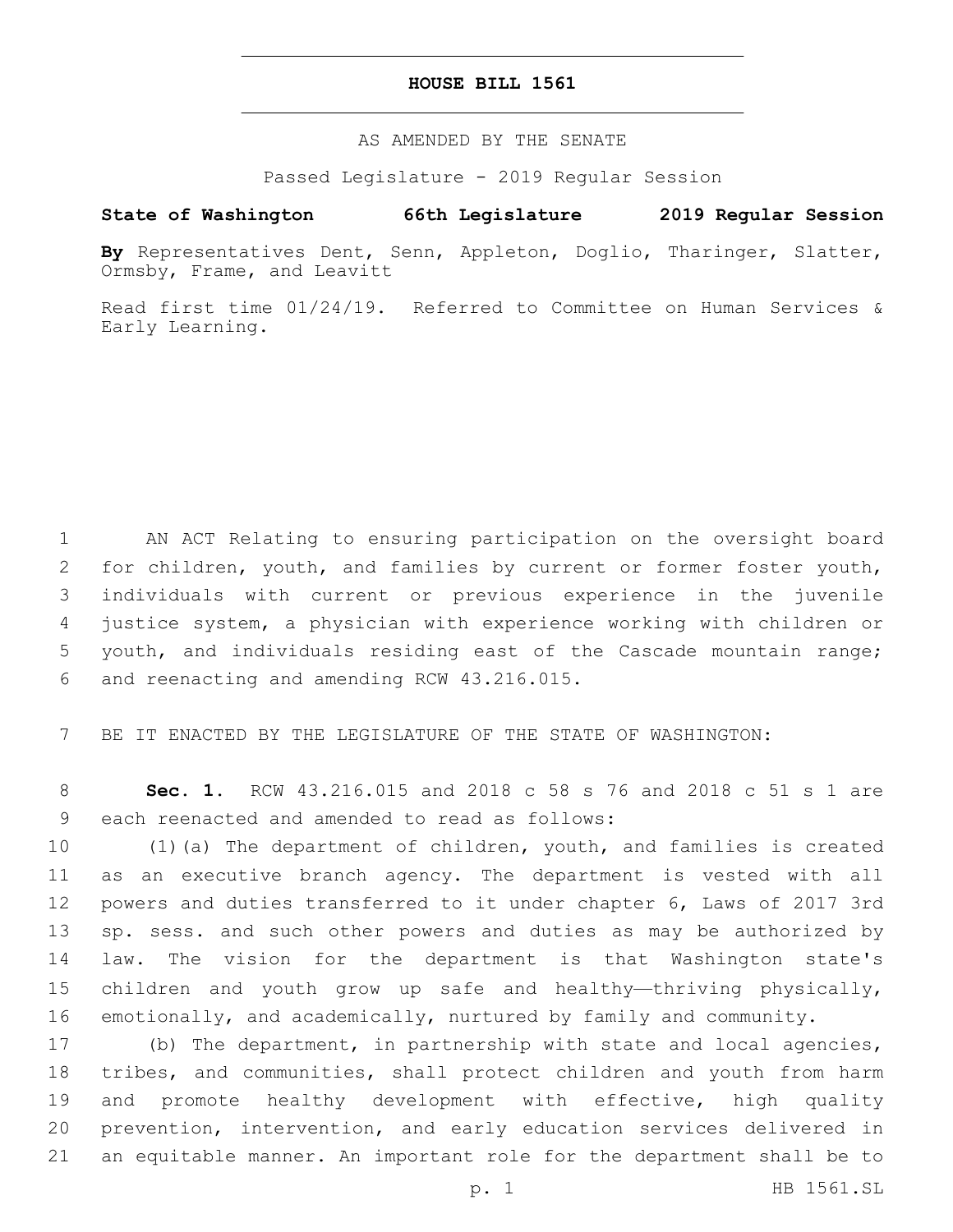provide preventative services to help secure and preserve families in crisis. The department shall partner with the federally recognized Indian tribes to develop effective services for youth and families while respecting the sovereignty of those tribes and the government- to-government relationship. Nothing in chapter 6, Laws of 2017 3rd sp. sess. alters the duties, requirements, and policies of the federal Indian child welfare act, 25 U.S.C. Secs. 1901 through 1963, as amended, or the Indian child welfare act, chapter 13.38 RCW.

 (2) Beginning July 1, 2018, the department must develop definitions for, work plans to address, and metrics to measure the outcomes for children, youth, and families served by the department and must work with state agencies to ensure services for children, youth, and families are science-based, outcome-driven, data-informed, 14 and collaborative.

 (3)(a) Beginning July 1, 2018, the department must establish short and long-term population level outcome measure goals, including metrics regarding reducing disparities by family income, race, and 18 ethnicity in each outcome.

 (b) The department must report to the legislature on outcome measures, actions taken, progress toward these goals, and plans for the future year, no less than annually, beginning December 1, 2018.

(c) The outcome measures must include, but are not limited to:

 (i) Improving child development and school readiness through voluntary, high quality early learning opportunities as measured by: (A) Increasing the number and proportion of children kindergarten- ready as measured by the Washington kindergarten inventory of developing skills (WAKids) assessment including mathematics; (B) increasing the proportion of children in early learning programs that have achieved the level 3 or higher early achievers quality standard; and (C) increasing the available supply of licensed child care in both child care centers and family homes, including providers not 32 receiving state subsidy;

# 33 (ii) Preventing child abuse and neglect;

 (iii) Improving child and youth safety, permanency, and well- being as measured by: (A) Reducing the number of children entering out-of-home care; (B) reducing a child's length of stay in out-of- home care; (C) reducing maltreatment of youth while in out-of-home care; (D) licensing more foster homes than there are children in foster care; (E) reducing the number of children that reenter out-of-home care within twelve months; (F) increasing the stability of

p. 2 HB 1561.SL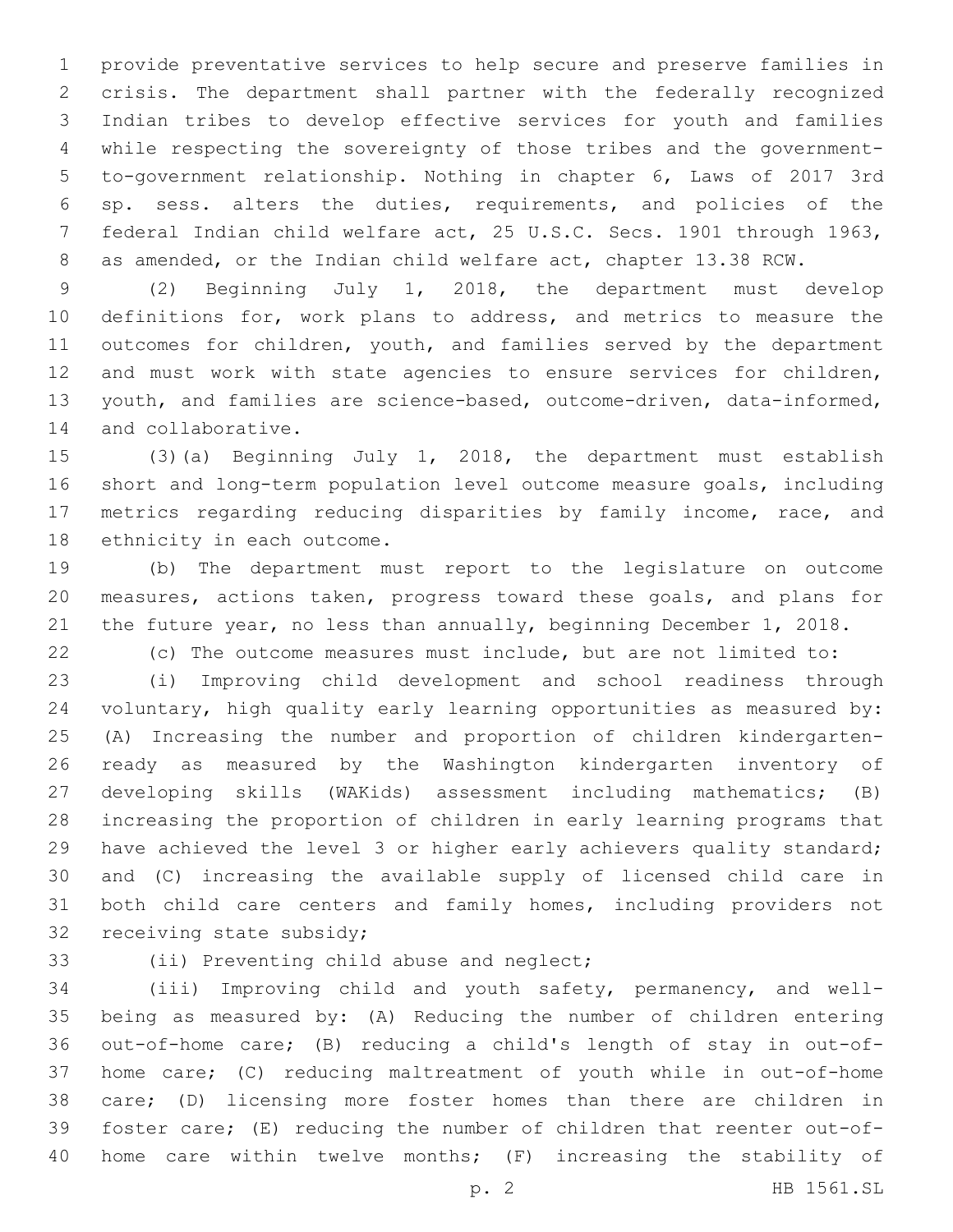placements for children in out-of-home care; and (G) developing strategies to demonstrate to foster families that their service and involvement is highly valued by the department, as demonstrated by the development of strategies to consult with foster families regarding future placement of a foster child currently placed with a 6 foster family;

 (iv) Improving reconciliation of children and youth with their families as measured by: (A) Increasing family reunification; and (B) increasing the number of youth who are reunified with their family of 10 origin;

 (v) In collaboration with county juvenile justice programs, improving adolescent outcomes including reducing multisystem involvement and homelessness; and increasing school graduation rates and successful transitions to adulthood for youth involved in the 15 child welfare and juvenile justice systems;

 (vi) Reducing future demand for mental health and substance use disorder treatment for youth involved in the child welfare and 18 juvenile justice systems;

 (vii) In collaboration with county juvenile justice programs, reducing criminal justice involvement and recidivism as measured by: (A) An increase in the number of youth who successfully complete the terms of diversion or alternative sentencing options; (B) a decrease in the number of youth who commit subsequent crimes; and (C) eliminating the discharge of youth from institutional settings into 25 homelessness; and

 (viii) Reducing racial and ethnic disproportionality and disparities in system involvement and across child and youth outcomes 28 in collaboration with other state agencies.

(4) Beginning July 1, 2018, the department must:

 (a) Lead ongoing collaborative work to minimize or eliminate systemic barriers to effective, integrated services in collaboration 32 with state agencies serving children, youth, and families;

 (b) Identify necessary improvements and updates to statutes relevant to their responsibilities and proposing legislative changes 35 to the governor no less than biennially;

 (c) Help create a data-focused environment in which there are aligned outcomes and shared accountability for achieving those outcomes, with shared, real-time data that is accessible to authorized persons interacting with the family, child, or youth to 40 identify what is needed and which services would be effective;

p. 3 HB 1561.SL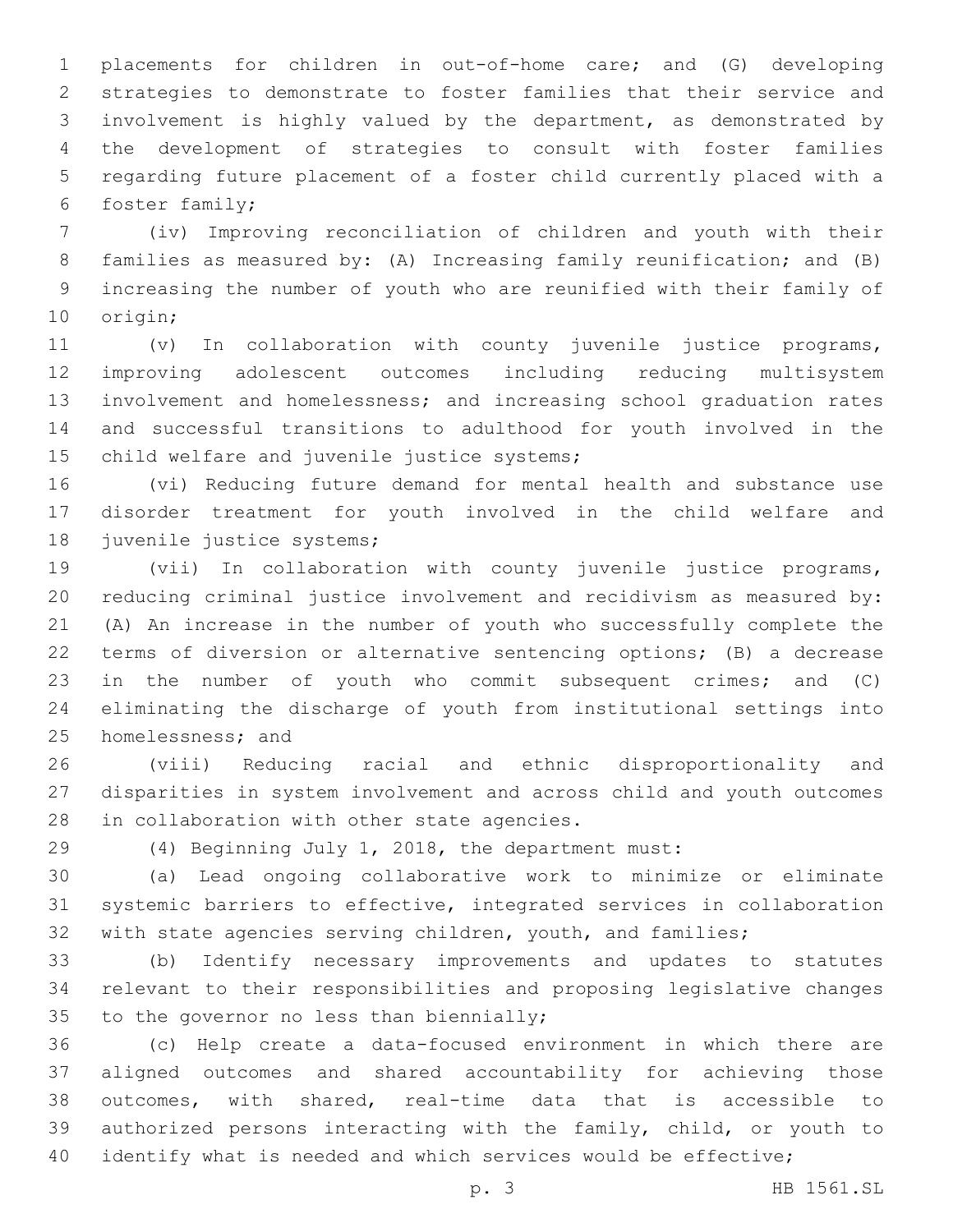(d) Lead the provision of state services to adolescents, focusing on key transition points for youth, including exiting foster care and institutions, and coordinating with the office of homeless youth prevention and protection programs to address the unique needs of 5 homeless youth; and

 (e) Create and annually update a list of the rights and responsibilities of foster parents in partnership with foster parent representatives. The list of foster parent rights and responsibilities must be posted on the department's web site, provided to individuals participating in a foster parent orientation before licensure, provided to foster parents in writing at the time 12 of licensure, and provided to foster parents applying for license 13 renewal.

 (5) The department is accountable to the public. To ensure 15 transparency, beginning December 30, 2018, agency performance data 16 for the services provided by the department, including outcome data for contracted services, must be available to the public, consistent with confidentiality laws, federal protections, and individual rights to privacy. Publicly available data must include budget and funding decisions, performance-based contracting data, including data for contracted services, and performance data on metrics identified in 22 this section. The ((oversight)) board ((for children, youth, and 23 families)) must work with the secretary and director to develop the most effective and cost-efficient ways to make department data available to the public, including making this data readily available 26 on the department's web site.

 (6) The department shall ensure that all new and renewed 28 contracts for services are performance-based.

29 (7) ((As used in this section, "performance-based contract" means results-oriented contracting that focuses on the quality or outcomes 31 that tie at least a portion of the contractor's payment, contract extensions, or contract renewals to the achievement of specific measurable performance standards and requirements.

 $(34 \t (+8))$ ) The department must execute all new and renewed contracts for services in accordance with this section and consistent with RCW 74.13B.020. When contracted services are managed through a network administrator or other third party, the department must execute data- sharing agreements with the entities managing the contracts to track provider performance measures. Contracts with network administrators or other third parties must provide the contract administrator the

p. 4 HB 1561.SL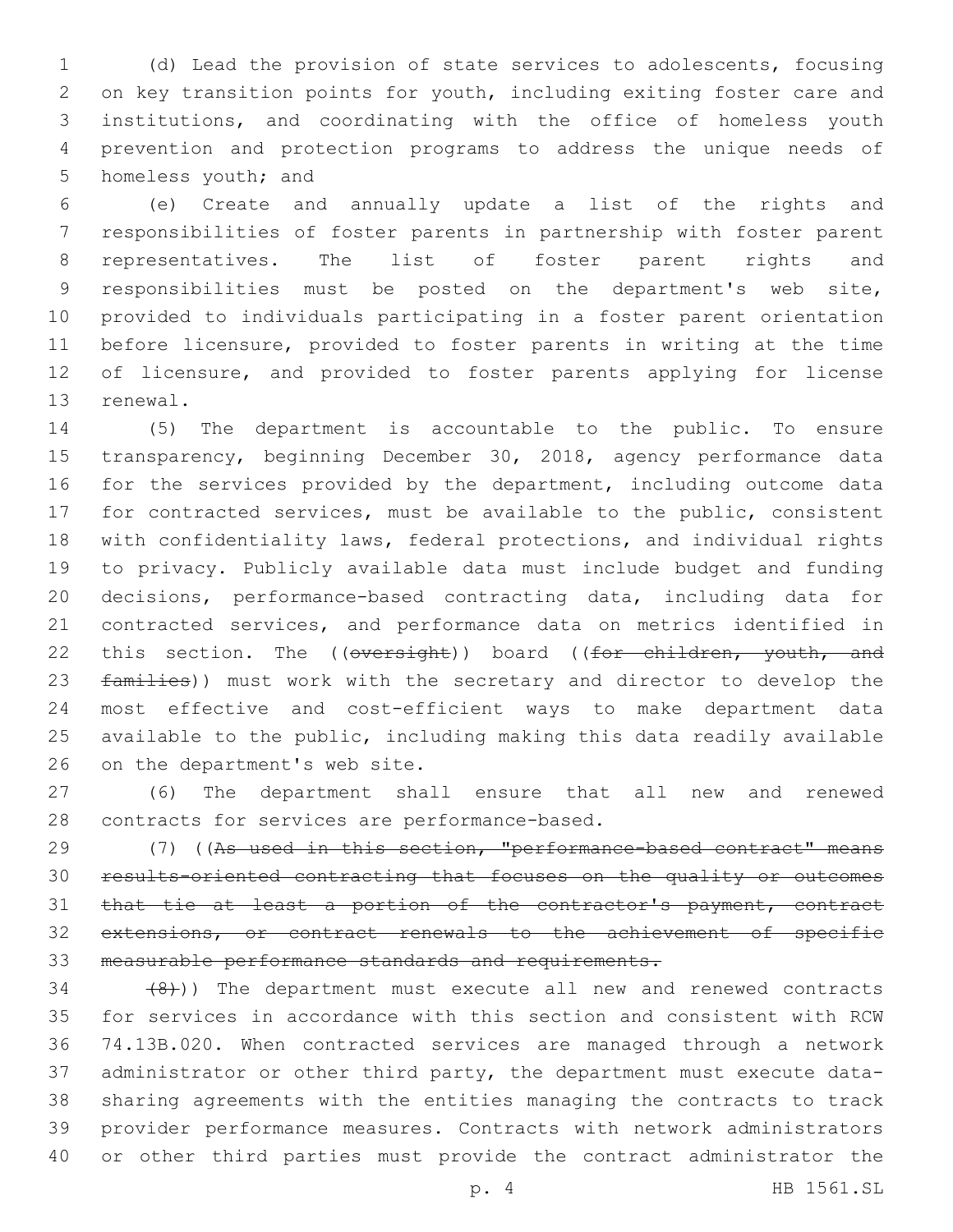ability to shift resources from one provider to another, to evaluate individual provider performance, to add or delete services in consultation with the department, and to reinvest savings from increased efficiencies into new or improved services in their catchment area. Whenever possible, contractor performance data must be made available to the public, consistent with confidentiality laws 7 and individual rights to privacy.

 $((+9))$   $(8)$  (a) The ((oversight)) board ((for children, youth, and families)) shall begin its work and call the first meeting of the 10 board on or after July 1, 2018. The ((oversight)) board shall immediately assume the duties of the legislative children's oversight committee, as provided for in RCW 74.13.570 and assume the full functions of the board as provided for in this section by July 1, 2019. The office of innovation, alignment, and accountability shall provide quarterly updates regarding the implementation of the 16 department ((of children, youth, and families)) to the board between 17 July 1, 2018, and July 1, 2019.

18 (b) The office of the family and children's ombuds shall 19 establish the ((oversight)) board ((for children, youth, and 20 families)). The board is authorized for the purpose of monitoring and 21 ensuring that the department ((of children, youth, and families)) 22 achieves the stated outcomes of chapter 6, Laws of 2017 3rd sp. 23 sess., and complies with administrative acts, relevant statutes, 24 rules, and policies pertaining to early learning, juvenile 25 rehabilitation, juvenile justice, and children and family services.

26  $((+10))$   $(9)$  (a) The ((oversight)) board ((for children, youth, 27 and families)) shall consist of the following members:

28 (i) Two senators and two representatives from the legislature 29 with one member from each major caucus( $(\tau)$ );

30 (ii) One nonvoting representative from the governor's 31 office( $(\tau)$ );

32 (iii) One subject matter expert in early learning( $(\tau)$ );

33 (iv) One subject matter expert in child welfare( $(\tau)$ );

34 (v) One subject matter expert in juvenile rehabilitation and 35 justice( $(\tau)$ )  $\dot{\tau}$ 

36 (vi) One subject matter expert in reducing disparities in child 37 outcomes by family income and race and ethnicity( $(\tau)$ );

38 (vii) One tribal representative from ((the)) west of the crest of 39 the Cascade mountains  $((\tau))$ :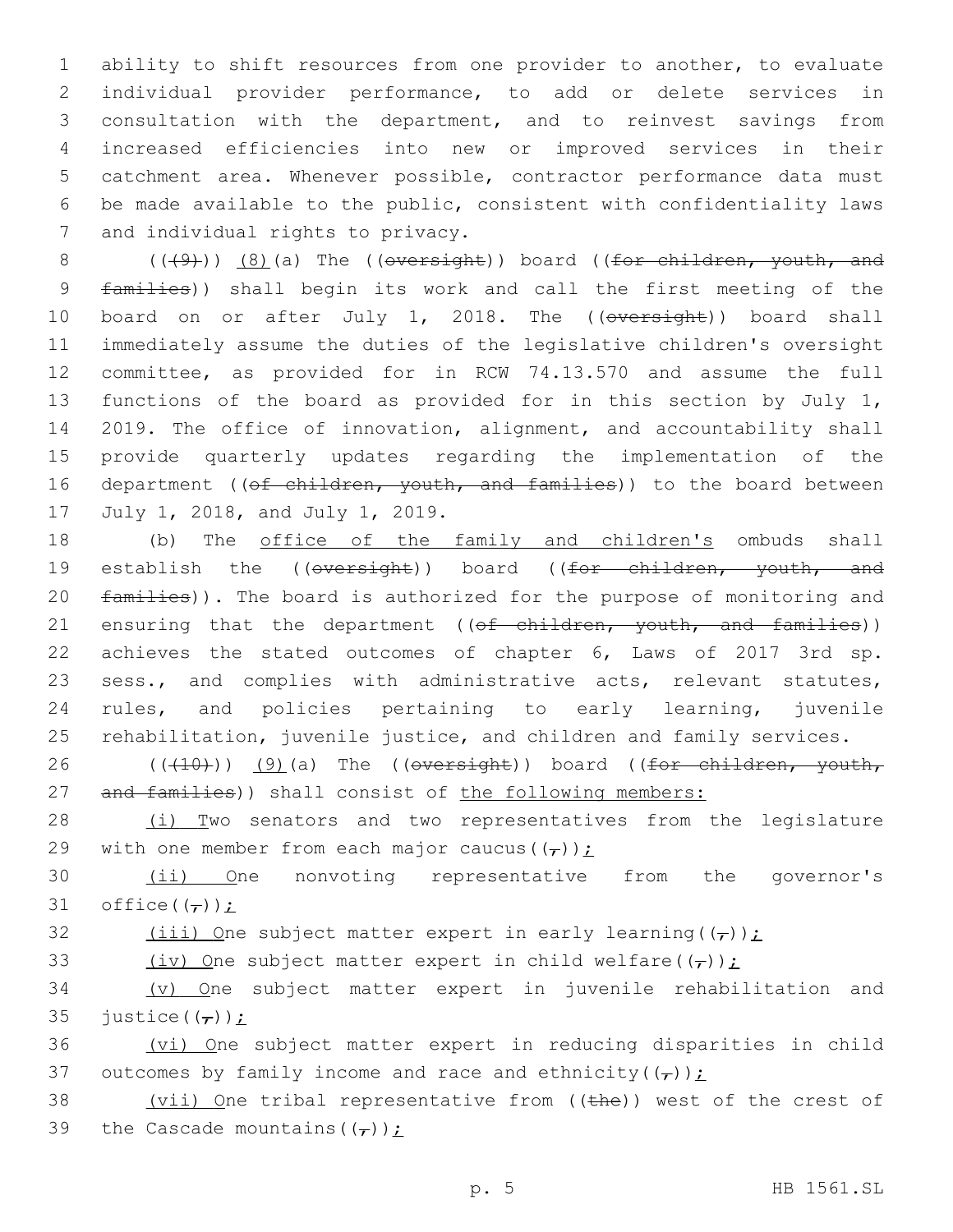1 (viii) One tribal representative from ((the)) east of the crest 2 of the Cascade mountains  $((\tau))$  : 3 (ix) One current or former foster parent representative( $(\tau)$ ); 4 (x) One representative of an organization that advocates for the 5 best interest of the child( $(\tau)$ ); 6 (xi) One parent stakeholder group representative( $(\tau)$ ); 7 (xii) One law enforcement representative( $(\tau)$ ); 8 (xiii) One child welfare caseworker representative( $(\tau)$ ); 9 (xiv) One early childhood learning program implementation 10 practitioner( $(\tau)$ ): 11 (xv) One current or former foster youth under age twenty-five; 12 (xvi) One individual under age twenty-five with current or 13 previous experience with the juvenile justice system; 14 (xvii) One physician with experience working with children or 15 youth; and 16 (xviii) One judicial representative presiding over child welfare 17 court proceedings or other children's matters. 18 (b) The senate members of the board shall be appointed by the 19 leaders of the two major caucuses of the senate. The house of 20 representatives members of the board shall be appointed by the 21 leaders of the two major caucuses of the house of representatives. 22 Members shall be appointed before the close of each regular session 23 of the legislature during an odd-numbered year. 24 (c) The remaining board members shall be nominated by the 25 governor, subject to the approval of the appointed legislators by 26 majority vote, and serve four-year terms. When nominating and 27 approving members after the effective date of this section, the 28 governor and appointed legislators must ensure that at least five of 29 the board members reside east of the crest of the Cascade mountains. 30  $((+11))$   $(10)$  The ((oversight)) board ((for children, youth, and 31 families)) has the following powers, which may be exercised by 32 majority vote of the board: 33 (a) To receive reports of the office of the family and children's 34 ombuds; 35 (b) To obtain access to all relevant records in the possession of 36 the office of the family and children's ombuds, except as prohibited 37 by law; 38 (c) To select its officers and adoption of rules for orderly 39 procedure;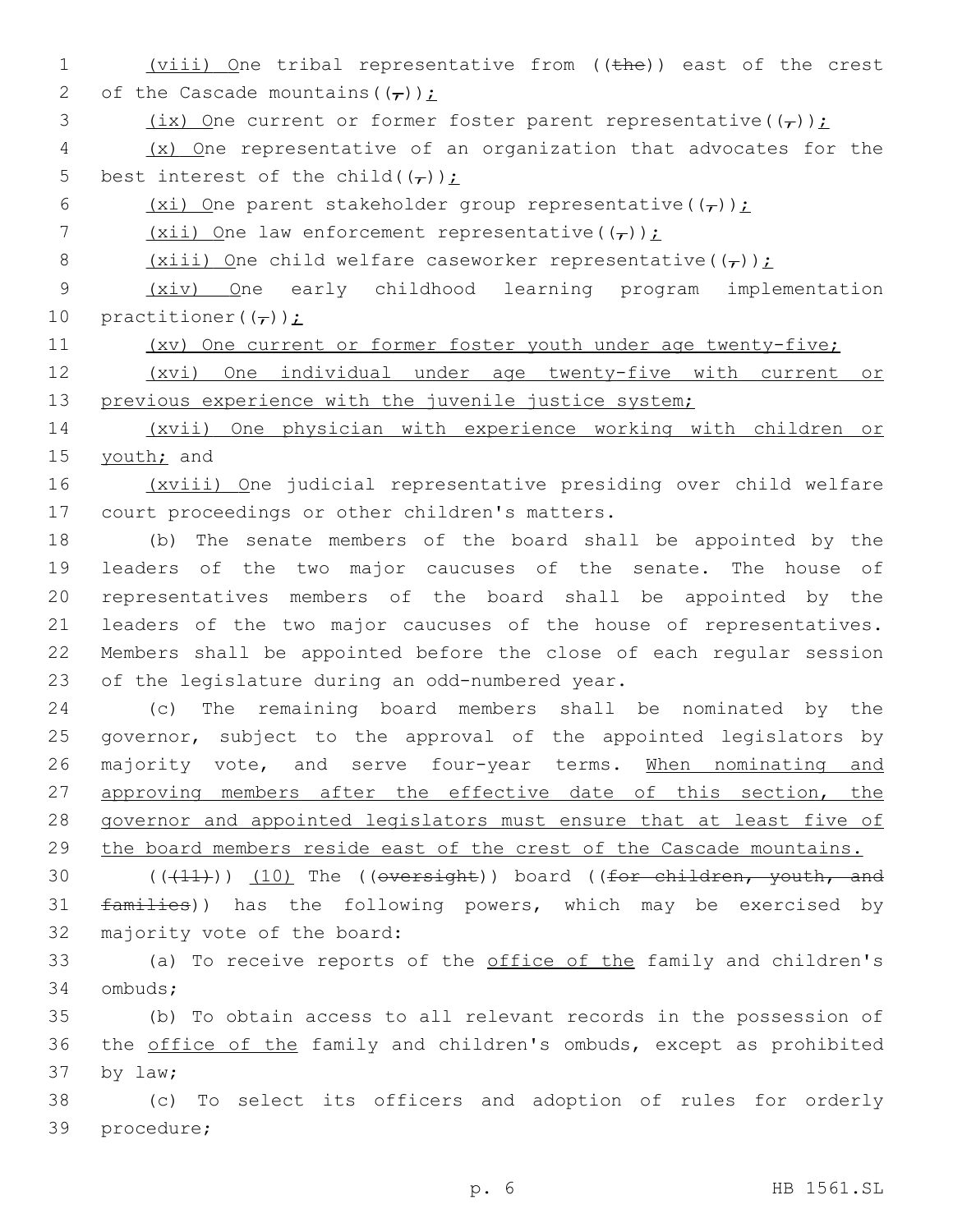1 (d) To request investigations by the office of the family and 2 children's ombuds of administrative acts;

 (e) To request and receive information, outcome data, documents, 4 materials, and records from the department ((of children, youth, and families)) relating to children and family welfare, juvenile rehabilitation, juvenile justice, and early learning;

7 (f) To determine whether the department ((of children, youth, and 8 families)) is achieving the performance measures;

 (g) If final review is requested by a licensee, to review whether 10 department ((of children, youth, and families<sup>1</sup>)) licensors appropriately and consistently applied agency rules in child care facility licensing compliance agreements as defined in RCW 43.216.395 that do not involve a violation of health and safety standards as defined in RCW 43.216.395 in cases that have already been reviewed by the internal review process described in RCW 43.216.395 with the 16 authority to overturn, change, or uphold such decisions;

17 (h) To conduct annual reviews of a sample of department ((of 18 ehildren, youth, and families)) contracts for services from a variety 19 of program and service areas to ensure that those contracts are 20 performance-based and to assess the measures included in each 21 contract; and

22 (i) Upon receipt of records or data from the office of the family 23 and children's ombuds or the department ((of children, youth, and 24 families)), the ((oversight)) board ((for children, youth, and 25 families)) is subject to the same confidentiality restrictions as the 26 office of the family and children's ombuds is under RCW 43.06A.050. 27 The provisions of RCW 43.06A.060 also apply to the ((oversight)) 28 board ((for children, youth, and families)).

 $((+12))$  (11) The ((oversight)) board ((for children, youth, and families)) has general oversight over the performance and policies of the department and shall provide advice and input to the department 32 and the governor.

33 (((413))) (12) The ((oversight)) board ((for children, youth, and 34 families)) must no less than twice per year convene stakeholder 35 meetings to allow feedback to the board regarding contracting with 36 the department ((of children, youth, and families)), departmental use 37 of local, state, private, and federal funds, and other matters as 38 relating to carrying out the duties of the department.

39 (((414))) (13) The ((oversight)) board ((for children, youth, and 40 families)) shall review existing surveys of providers, customers,

p. 7 HB 1561.SL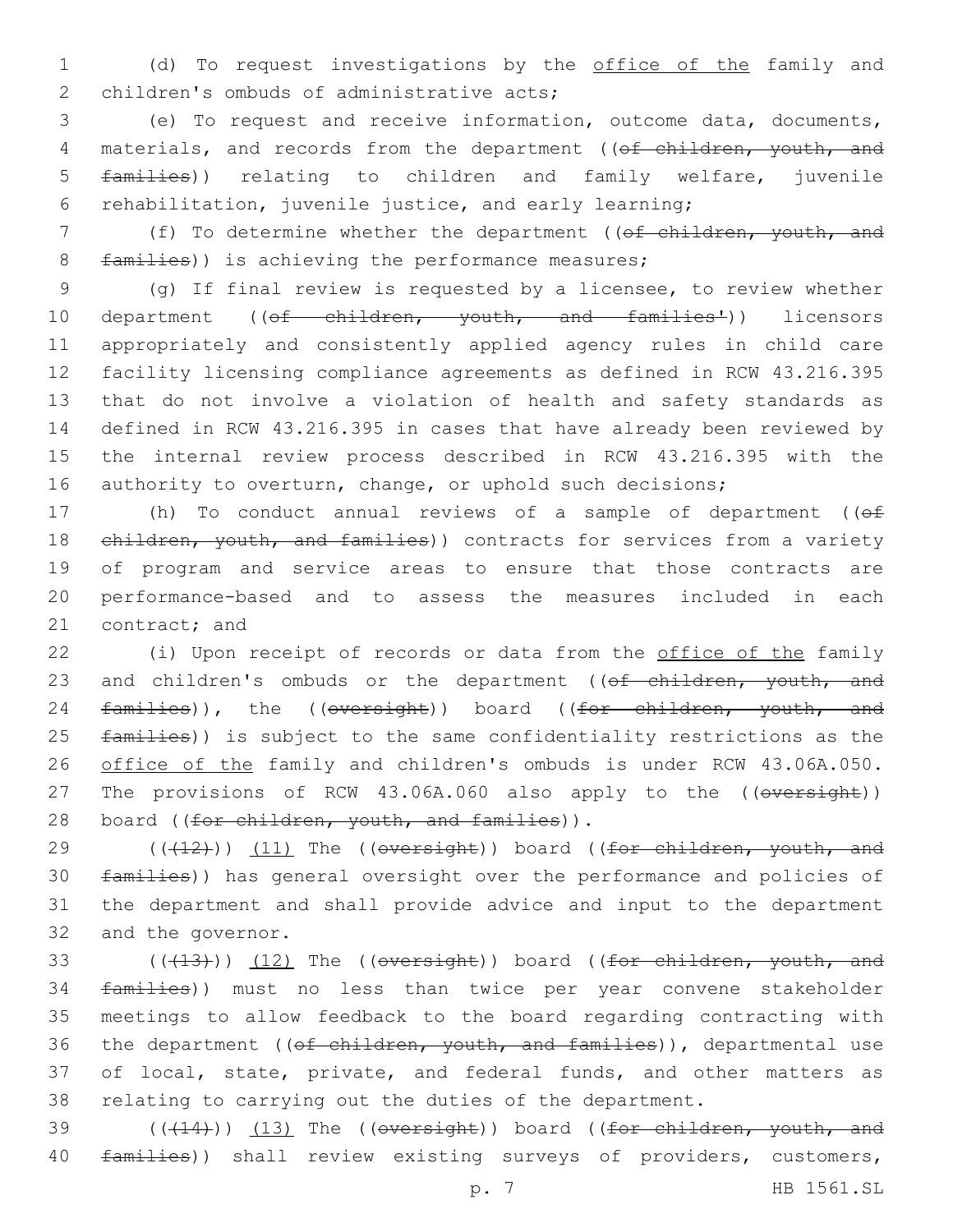parent groups, and external services to assess whether the department 2 ((of children, youth, and families)) is effectively delivering services, and shall conduct additional surveys as needed to assess whether the department is effectively delivering services.

5 (( $(15)$ )) (14) The ((oversight)) board ((for children, youth, and 6 families)) is subject to the open public meetings act, chapter 42.30 7 RCW, except to the extent disclosure of records or information is 8 otherwise confidential under state or federal law.

9 (( $(16)$ ) (15) Records or information received by the 10 ((oversight)) board ((for children, youth, and families)) is 11 confidential to the extent permitted by state or federal law. This 12 subsection does not create an exception for records covered by RCW 13.50.100.

14 (((17))) (16) The ((oversight)) board ((for children, youth, and 15 families)) members shall receive no compensation for their service on 16 the board, but shall be reimbursed for travel expenses incurred while 17 ((attending meetings)) conducting business of the board when 18 authorized by the board and within resources allocated for this 19 purpose, except appointed legislators who shall be reimbursed for 20 travel expenses in accordance with RCW 43.03.050 and 43.03.060.

21 (((18))) (17) The ((oversight)) board ((for children, youth, and 22 families)) shall select, by majority vote, an executive director who 23 shall be the chief administrative officer of the board and shall be 24 responsible for carrying out the policies adopted by the board. The 25 executive director is exempt from the provisions of the state civil 26 service law, chapter 41.06 RCW, and shall serve at the pleasure of 27 the board established in this section.

28 (((19))) (18) The ((oversight)) board ((for children, youth, and 29 families)) shall maintain a staff not to exceed one full-time 30 equivalent employee. The board-selected executive director of the 31 board is responsible for coordinating staff appointments.

 (( $(20)$ )) (19) The (( $oversight$ )) board (( $for$  children, youth, and 33 families)) shall issue an annual report to the governor and legislature by December 1st of each year with an initial report delivered by December 1, 2019. The report must review the ((department of children, youth, and families')) department's progress towards meeting stated performance measures and desired performance outcomes, and must also include a review of the 39 department's strategic plan, policies, and rules.